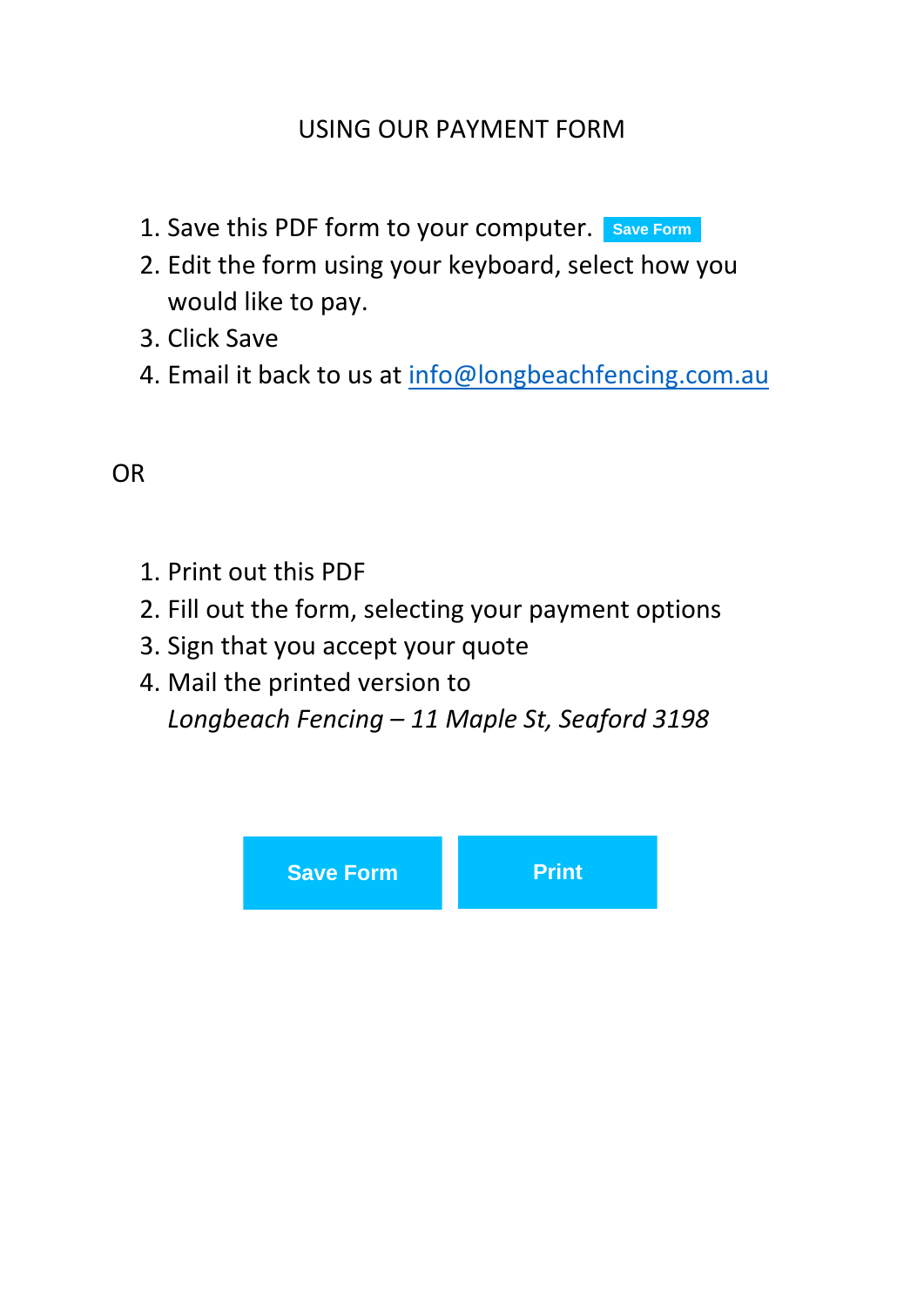**PLEASE SELECT YOUR PREFERRED PAYMENT OPTION IN THIS PDF AND RETURN TO INFO@LONGBEACHFENCING.COM.AU**

| <b>PAYING YOUR ACCOUNT</b>                              | <b>PAYMENT ON COMPLETION</b>                   |
|---------------------------------------------------------|------------------------------------------------|
| Full payment is required strictly within 5 business     | WE WILL CHARGE THE OUTSTANDING BALANCE TO YOUR |
| days from the date of your invoice. If full payment has | NOMINATED CREDIT CARD                          |
| not been received within 5 business days, a \$75.00     | OR                                             |
| administration fee will be applied to your invoice.     | PAY CASH ON THE DAY AND RECEIVE A DISCOUNT     |

| PREFERRED PAYMENT METHODS                                     | <b>VISA</b><br><b>MasterCard</b><br>\$ CASH |  |  |
|---------------------------------------------------------------|---------------------------------------------|--|--|
| <b>SELECT YOUR PAYMENT METHOD</b>                             |                                             |  |  |
| <b>CREDIT CARD</b><br><b>CASH</b>                             | <b>BANK DEPOSIT</b>                         |  |  |
| <b>Credit Card Number</b>                                     |                                             |  |  |
|                                                               |                                             |  |  |
| <b>CCV NUMBER</b><br>Name on card                             |                                             |  |  |
| <b>MONTH</b><br><b>YEAR</b><br>PLEASE CHARGE ME ON COMPLETION |                                             |  |  |

*Please note: Sensitive information and cardholder data is stored on a secure computer system or in a secure location. Once your payment transaction has been completed, all sensitive information and cardholder data is destroyed.*

| <b>BANK DEPOSIT</b>                       | <b>BANKING DETAILS</b> |                                |  |
|-------------------------------------------|------------------------|--------------------------------|--|
| Simply pay by EFT and email us a receipt. | <b>BSB</b>             | Account Name Longbeach Fencing |  |
| info@longbeachfencing.com.au              | Account Number 102040  | 033270                         |  |

**Name:**

# **I Accept**

By clicking "I Accept", you confirm that you have read the terms and conditions below, that you accept all work is carried out under these terms and conditions, and that you agree to be bound by them. Accepting these terms constitutes an electronic signature that, under federal law, is just as binding as a manual signature in ink on paper. Full terms and conditions are available at www.longbeachfecning.com.au